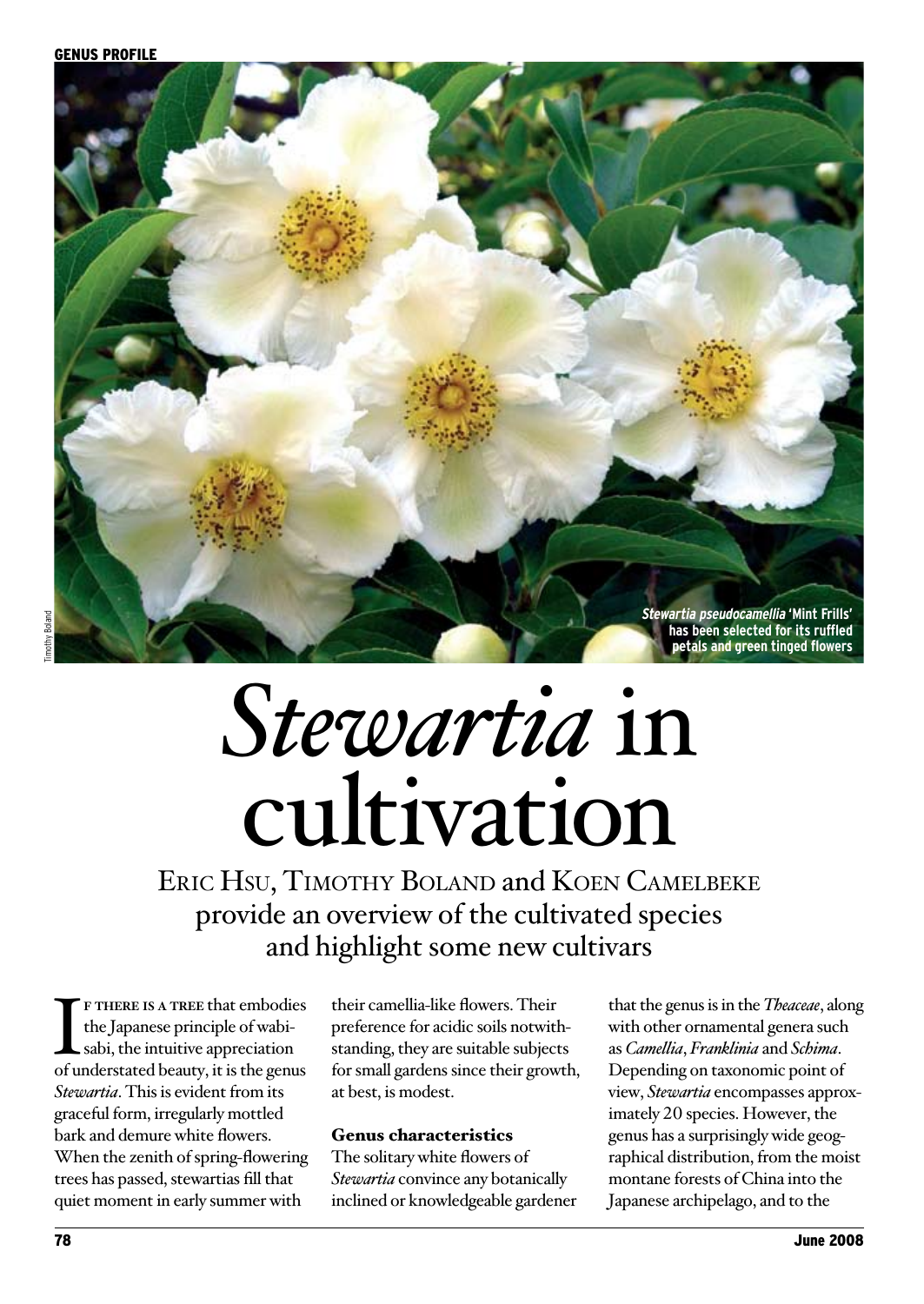# $Pl<sup>n<sub>k</sub></sup>$ ntsman



Stewartia pseudocamellia is usually regarded as the best species for autumn colour

ecologically-rich river corridors of the southeastern United States. All but the subtropical species are in cultivation, equally at home in the cold climate of Massachusetts as they are in the mild regions of western Britain.

They are either evergreen or deciduous trees (rarely shrubs) and are best known for the smooth, mottled, exfoliating bark of some species, although in some it is fissured and in others it is drab and unremarkable. The alternate leaves are ovate or elliptic with serrate margins, the pubescence varying from none to moderate. The 5-petalled flowers look similar across the genus but differ significantly in size. Depending on the climate, they open between late May and late June. The stamens are numerous yet their filaments can be white, purple, or yellow, depending on the species. One to two bracteoles usually subtend the calyx. The woody brown fruit capsules can persist on the branches for a year or more before being shed.

All the species discussed here are deciduous except *S. calcicola*, *S. laotica* and *S.pteropetiolata*. Autumn colour is one of the striking characteristics of most *Stewartia*. Plants in the eastern US and Belgium have revealed the same sequence of autumn colour in the following order: *S. serrata*, *S. malacodendron*, *S. pseudocamellia*, *S. rostrata*, *S. sinensis*, *S. monadelpha* and *S. ovata*. *Stewartia malacodendron* and *S. ovata* generally have disappointing autumn colour, although *S. ovata* may turn yellow. *Stewartia pseudocamellia* is the most reliable for autumn colour. The hybrids have intermediate timing, depending on their parentage.

#### Taxonomic history

The earliest reference to the genus is attributed to Reverend John Clayton's *Account of Virginia* in 1687 in which he described a tree on Archers Hope Creek, near Williamsburg, Virginia (Baldwin 1969, Spongberg 1974). The genus was introduced to cultivation about 50 years later, to the Fulham garden of the English traveller and naturalist Mark Catesby, who received *S. malacodendron* from another John Clayton, an English naturalist in Virginia. It flowered in 1742 and he passed plants to John Stuart, the 3rd Earl of Bute who was assisting with the founding of the botanical garden at Kew. Linnaeus later acquired dried specimens upon which he honoured John Stuart – the nomenclatural confusion began here because Linnaeus was misled about the spelling of his name and published it as *Stewartia*. The spelling *Stuartia* is used by some authorities, and nomenclaturist Dick Brummit (pers. comm.) has long petitioned to adopt this spelling.

The majority of species are native to China; the *Flora of China* (Shu 2007) recognises 15, four of which are in cultivation. The rest await introduction; a few may be too tender for temperate gardens, while others may not offer much horticultural merit. Three species are recognized from Japan, Korea and surrounding islands, and two from southeast USA. Spongberg's review of the deciduous species (1974) remains the most comprehensive, although a full monograph of the genus has yet to be published.

Phylogenetic relationships have been examined (Li 1996), including the use of DNA data (Prince and Parks 1997, Li *et al*. 2002), but this needs additional work since the relationship between the New World and Old World taxa is uncertain, and the majority of Chinese species have yet to be included. ➤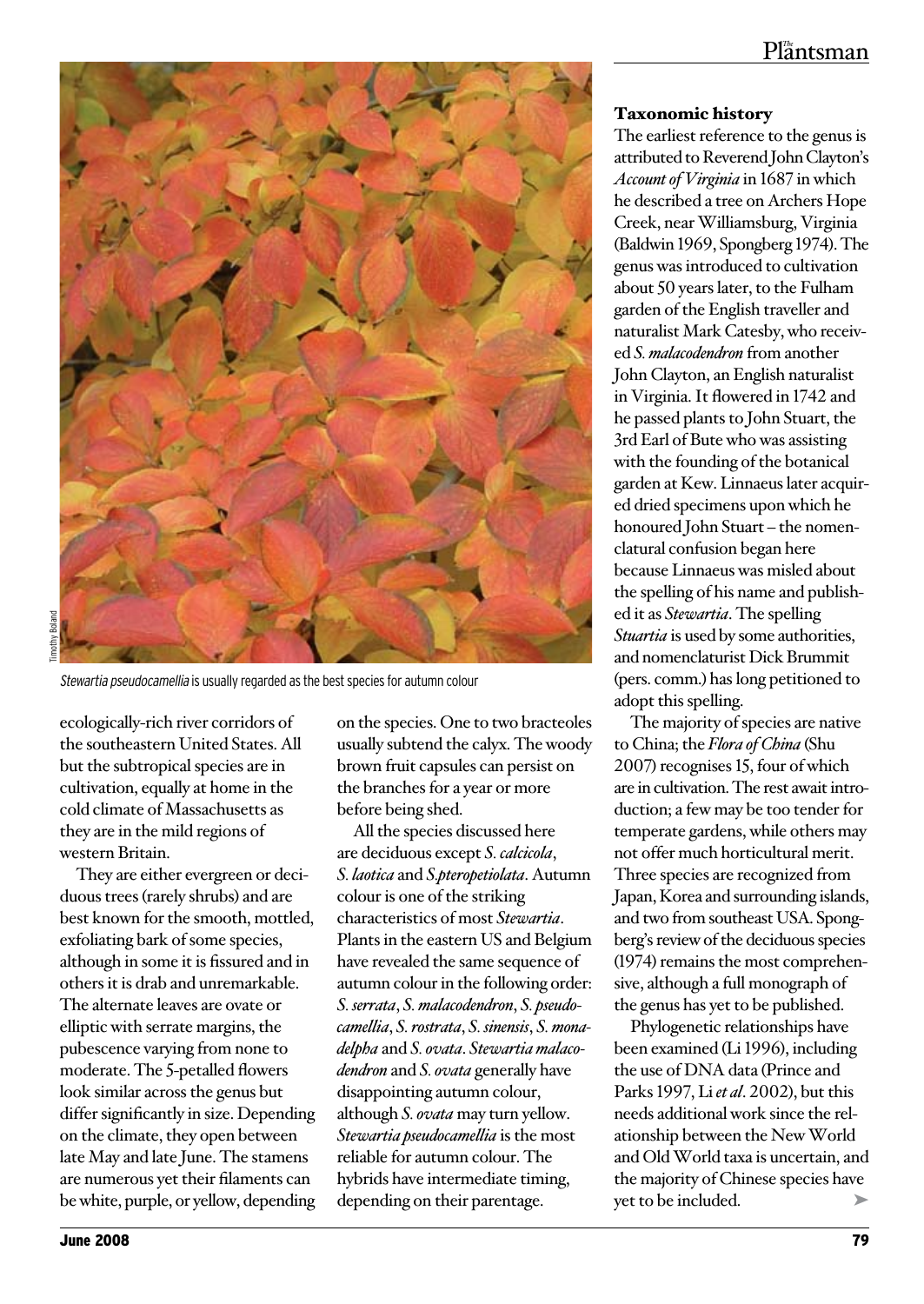# *Stewartia calcicola*

This evergreen species, a native of forests at 900–1,700m in southwest Guangxi and southeast Yunnan, China, is scarce in cultivation. It is readily distinguishable from the other evergreen species by its pubescent leaf midveins and bracteoles nearly one half as long as the sepals. The small to mediumsized flowers are not as showy as those of *S. pseudocamellia*.

There is a containerised specimen at Arboretum Wespelaar and Garden of Herkenrode, Belgium, which until recently spent the winters in the glasshouse. It has now been planted out and has survived its first winter outside without frost damage. It roots easily from cuttings, which have been distributed to other institutions with milder climates. To date, it has not been trialled outside in Europe.

# *Stewartia* **x** *henryae*

This hybrid first occurred as a spontaneous cross between *S. monadelpha* and *S. pseudocamellia* at the Henry Foundation for Botanical Research, Gladwyne, Pennsylvania, and described in 1964. It is distinguished from the latter parent by the larger bracteoles not adpressed to the sepals and the smaller petals. The bark is intermediate between its putative parents.

Spongberg (1974) remarked that the flowers of *S.* x *henryae* are indicative of *S. monadelpha*, but reserved judgment on its hybrid status until cytological and controlled hybridisation studies are carried out. However, he identified one of the seedlings raised at Polly Hill Arboretum, Massachusetts, as *S*. x *henryae*, which has been named 'Skyrocket' (Huttleston 1993). *Stewartia* x *henryae* 'Skyrocket' has enormous potential for narrow spaces due to its fastigiate habit, but it has been difficult to propagate, thereby limiting its

availability in commerce.

Several self-sown seedlings at the Polly Hill Arboretum and Arboretum Wespelaar have characteristics akin to *S.* x *henryae*. They can display excellent autumn colour.

# *Stewartia laotica*

Restricted to Guangxi and southeast Yunnan, China, as well as Laos and Vietnam at 900–1,800m, *S. laotica* is an evergreen species recently introduced in 2006 from northern Vietnam, collected at 1,900m (Peter Wharton pers. comm.). Its performance in Western cultivation is not known.

# *Stewartia malacodendron*

Found in sparse populations in the southeastern US from Virginia to Florida and west to Mississippi, Louisiana, and Arkansas, as well as Texas, *S. malacodendron* has spectacular flowers – the white petals set off by red-purple stamens. It is rarely seen in western Europe since late spring frosts tend to debilitate it and the summers are not hot enough to ripen the wood. In such conditions it is best to provide a protected, partially shaded location. At Herkenrode, Belgium, a plant is flourishing underneath *Sequoia sempervirens* and between rhododendrons. At the Arnold Arboretum, Massachusetts, plants either fail or dieback due to the region's cold winters.

*Stewartia malacodendron* 'Delmarva' (Huttleston 1993) was raised from wild seed collected on the Delmarva Peninsula by Jacque Legendre and given to Polly Hill (founder of the eponymous arboretum) by Legendre's friend William Frederick, a Delaware plantsman. A sibling of 'Delmarva' still survives in the Frederick garden. Hill was able to grow two plants from the eight seeds she received; one died after being girdled by mice in 1971 while the other flowered after 27 years from seed. The cultivar

was selected for its 5cm wide flowers with red-streaked petals and purple stamens. However, this ornamental feature is not necessarily unique as it is not uncommon among plants in the wild. Only one existing specimen of *S. malacodendron* 'Delmarva' exists at the Polly Hill Arboretum since repeated efforts to propagate it by cuttings have failed.

# *Stewartia monadelpha*

Distributed through the mountainous south-central Honshu, Kyushu, and Shikoku, Japan, *S. monadelpha* has small, delicate flowers. These would be overlooked if they were not borne in such profusion, on established trees. Even the bracteoles can be attractive, resembling green butterflies before the flowers open. Although the bark may not be as polished as *S. pseudocamellia* or *S. sinensis*, it peels to reveal a handsome cinnamon-red colour.

The diminutive size of the flowers, fruit and leaves belies the size of mature trees in the wild. During his expedition in February 1914, plant collector Ernest Wilson photographed several large trees growing with *Trochodendron aralioides* on Yakushima island; one in his photograph measured 17m tall and 2.5m diameter at breast height. The de Belder family in Hemelrijk, Belgium, have a core piece of a 300 year-old specimen from Yakushima. However, trees in cultivation do not approach the scale of their wild counterparts as they grow moderately.

*Stewartia monadelpha* is the last hardy deciduous species to colour in autumn. The presence or absence of summer heat can determine the autumn colouration; plants with longer growing seasons often turn scarlet, while those with shorter growing seasons tend towards purple. Nonetheless, *S. monadelpha*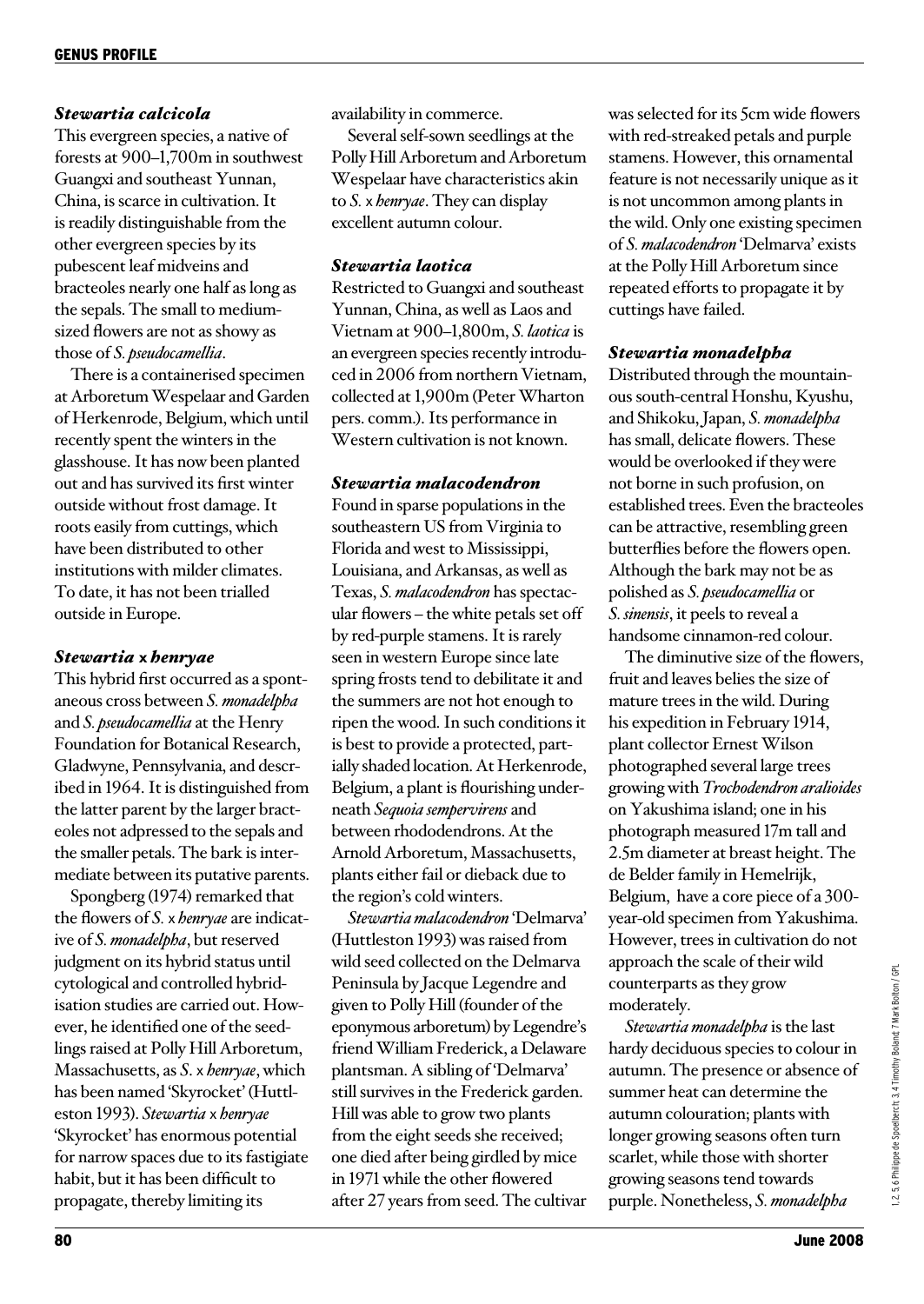









Stewartia sinensis, at Lushan, China S. sinensis, a clone with particularly fine bark at Trewithen Gardens, Cornwall S. ovata S. monadelpha

- S. malacodendron
- S. rostrata, at Lushan, China
- S. pseudocamellia



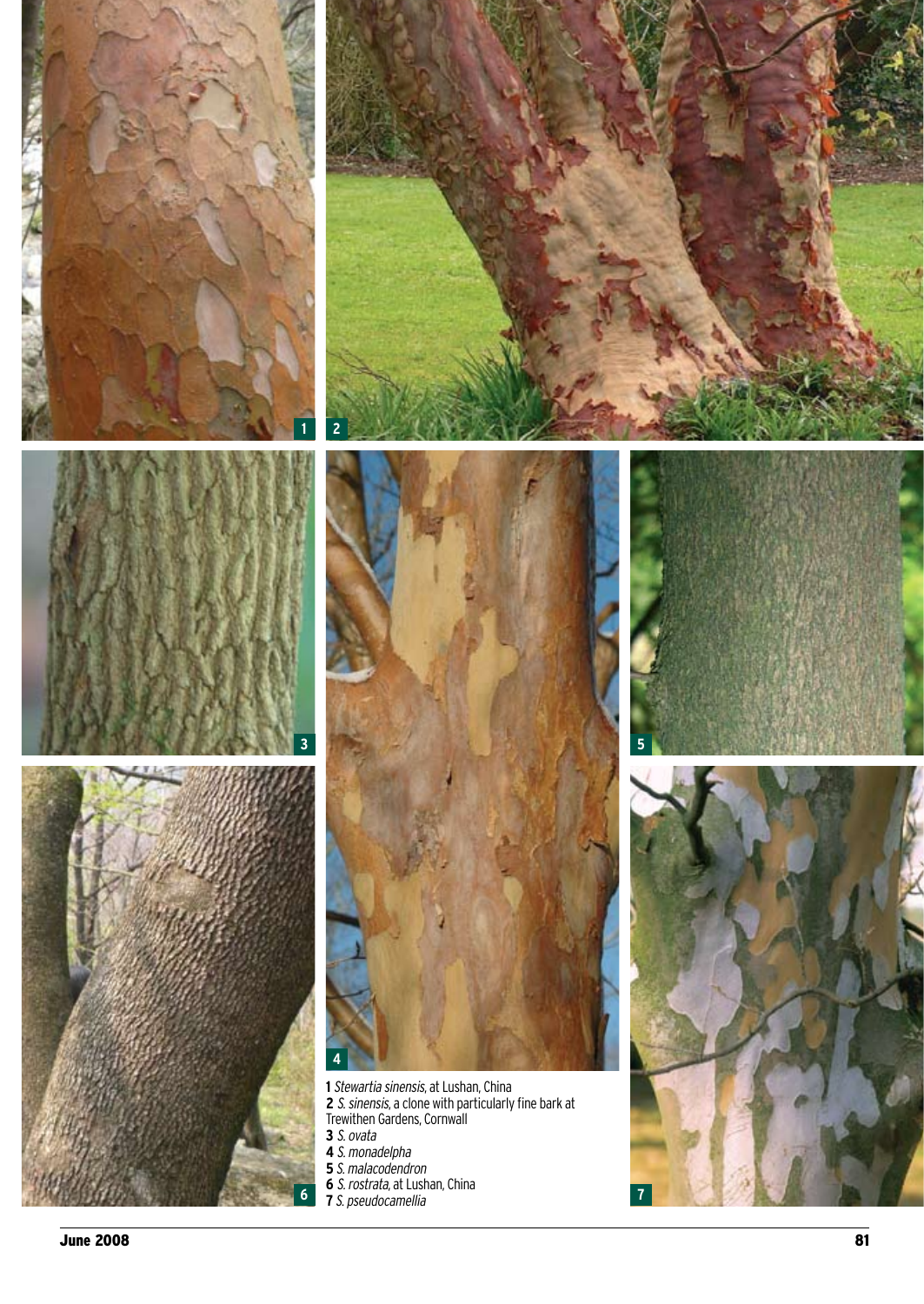















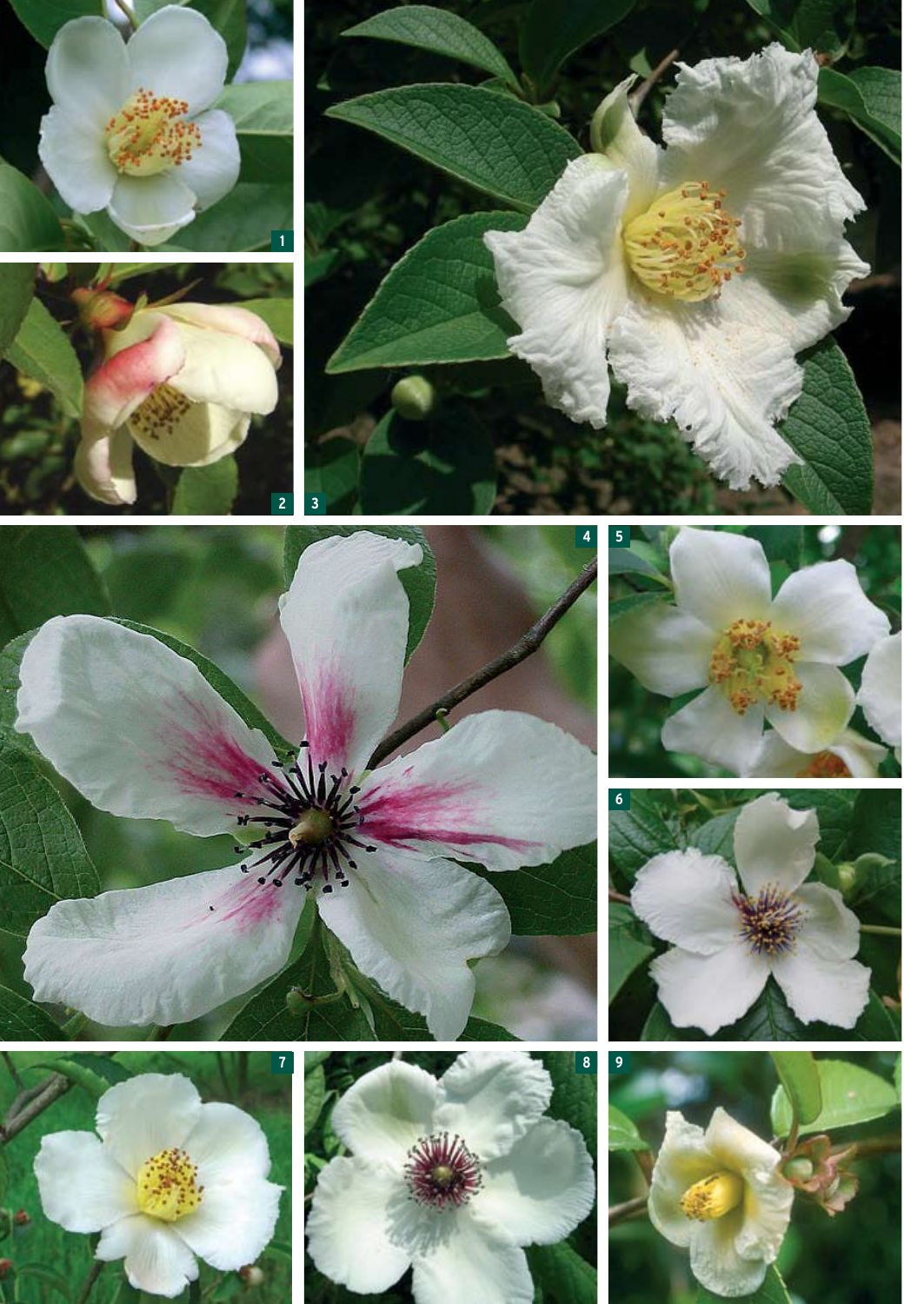has demonstrated excellent heat tolerance and full sun exposure.

*Stewartia monadelpha* 'Black Dog' has been selected for its dark purple foliage, which may appear black under certain light.

#### *Stewartia ovata*

As with *S. malacodendron*, this species is restricted to the southeastern US, from Florida and Virginia in the east, westwards to Mississippi. Spongberg (1974) stated that *S. ovata* and *S. malacodendron* reputedly overlap in range. This overlap was recently confirmed by the Stewartia Working Group in autumn 2007 who observed these two species growing in tandem in the Bankhead National Forest, Winston County, Alabama and collected seed.

This species is readily recognised by its winged petioles which hide the buds, separate styles and a single bracteole. As long as a long growing season and adequate vernalisation is ensured, *S. ovata* is an equal, if not better, contender to its American cousin, for it is exceptionally hardy (a tree grew in a Michigan garden (Zone 5, -26 to -29°C)). The large white flowers, 5–10cm wide, have beautifully ruffled petals and an attractive boss of stamens. The varying rate with which the flowers open prolongs the display. Interestingly, trees at the Polly Hill Arboretum possess darker green foliage than those in the wild, which may exhibit chlorotic foliage, a possible symptom of drought stress. Presumably, due to the area's maritime climate, its performance at

**2** S. serrata **3** S. pseudocamellia, a variant with bullate leaves

**1** S. sinensis

- **4** S. malacodendron 'Delmarva'
- **5** S. monadelpha
- **6** S. ovata
- **7** S. rostrata
- **8** S. malacodendron
- **9** S. pteropetiolata

Arboretum Wespelaar and Garden of Herkenrode has been disappointing for the flowers tend to shed as quickly as they open, and in some instances, may fail to open at all.

Two varieties are recognized—var. *ovata* with yellow stamen filaments and var. *grandiflora* with purple stamen filaments.

The cultivars 'Red Rose', 'Royal Purple' and 'White Satin' (Huttleston 1993) to some extent represent natural variation in stamen colour in wild populations. Although these cultivars should not be dismissed, the authors caution that variants within populations should be observed carefully before considered for cultivar distinction.

#### *Stewartia pseudocamellia*

If there is one species frequently encountered in cultivation, it is *S. pseudocamellia*, native to Japan and Korea. In Japan, it grows in open to dense mixed woodland of *Acer* species, *Clethra barbinervis*, *Enkianthus campanulatus*, *Pinus densiflora*, *Quercus acuta* and *Q. serrata*, between 175 and 1,450m. In South Korea, *S. pseudocamellia* is found in similar habitats with *Acer* species, *Aralia elata*, *Hydrangea serrata* and *Viburnum* species.

The Korean and Japanese populations are a taxonomic quandary due to their superficial similarities and subtle differences; Korean populations have been treated as *S. koreana*, *S. pseudocamellia* var. *koreana*, *S. pseudocamellia* Koreana Group and *S. pseudocamellia* 'Korean Splendor'. It is thought that the majority in cultivation are of Korean origin, whereas those of Japanese origin are rare due to their less robust constitution. However, the differences between Korean and Japanese populations cited in the literature, whether they be autumn colour, zigzag orientation of the branches, or flower form, do not

seem constant nor significant enough to justify recognition at specific, varietal or cultivar group level. Attributing plants with traits of the Korean populations to 'Korean Splendor' is problematic, given the inclusion and variability of plants raised from open-pollinated seed distributed by nurseries.

However, such taxonomic problems should not obscure the horticultural merits of *S. pseudocamellia*. Along with *S. sinensis*, the bark of *S. pseudocamellia* ranks as the best in the genus and is consistently cited in articles praising ornamental tree bark. One cannot deny its visual and tactile pleasures—the mottled shades of brown, grey and burnt ochre combined with the feel of polished alabaster. Although they do not open simultaneously for a magnificent display, the 9–10cm wide, creamy white flowers with a boss of yellow stamens are produced prolifically over a long period before dropping from the branches. It is a striking sight to see the shed flowers carpeting the ground beneath a tree. Autumn colour ranges from darkest claret to bright red-orange.

The Arnold Arboretum of Harvard University may have the oldest, documented living specimens of *S. pseudocamellia*, which are descended from Korean collections by Ernest Wilson in 1918. Their survival through nine decades of Boston's vicarious winters attests to their remarkable hardiness. Unlike the snake-bark maples, whose much-prized striated bark may disappear with age, the venerable Arnold specimens still retain their beautiful mottled, exfoliating bark. At the Polly Hill Arboretum, an old *S. pseudocamellia*, acquired from Brooklyn Botanic Garden and planted in 1961, is already showing similar characteristics to those at the Arnold Arboretum. ➤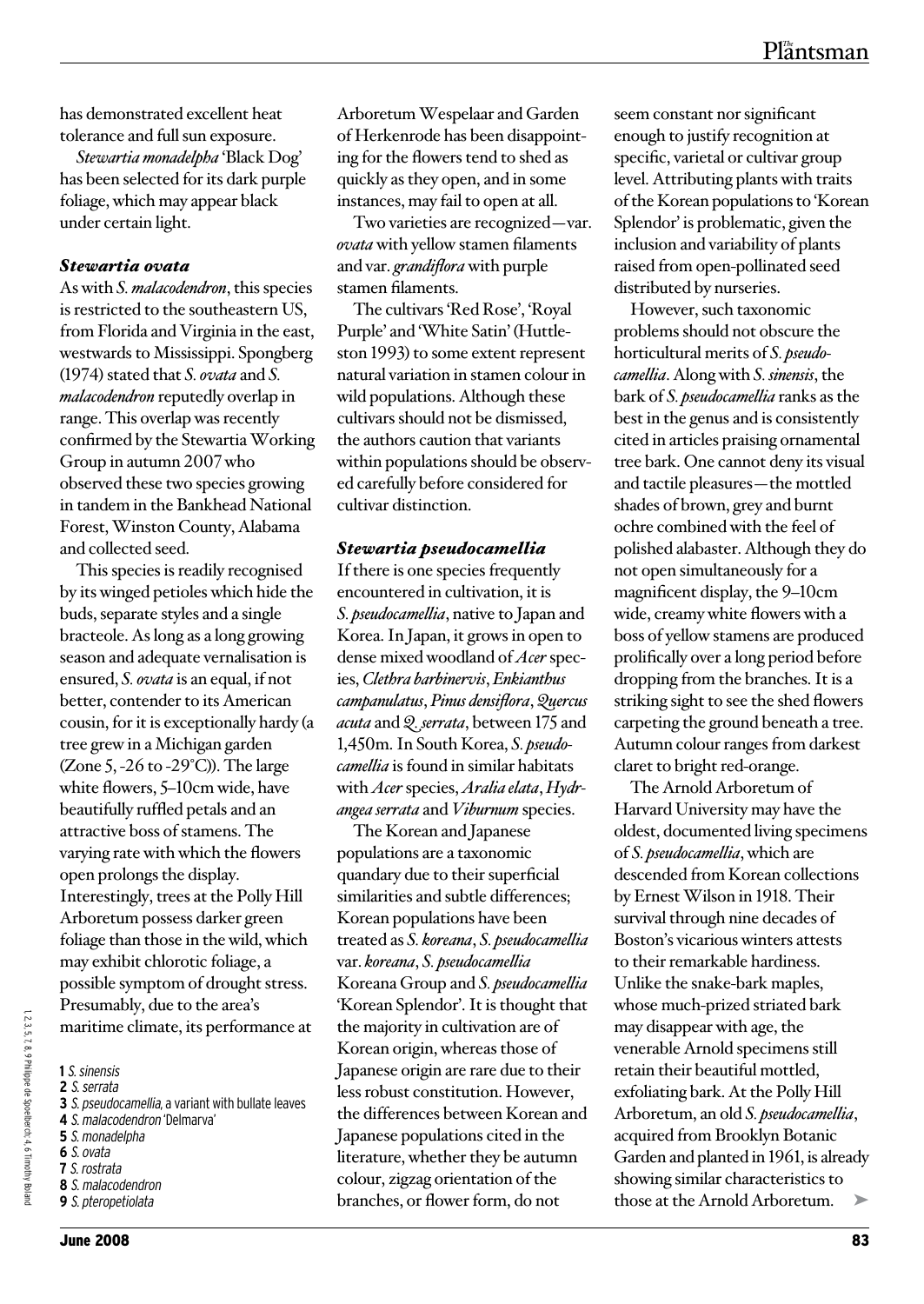It would be interesting to survey the genetic variation of *S. pseudocamellia* in cultivation and determine whether they are descended from one or two clones at the Arnold Arboretum. There is a need to expand and diversify the number of wild-origin *S. pseudocamellia* from Korea. Polly Hill Arboretum, Quarryhill Botanical Garden, in California, and Royal Botanic Garden Edinburgh have recently introduced seed from Japanese populations. Quarryhill has one of the few older plants, collected at 1,210m in Honshu, Japan in 1989.

*Stewartia pseudocamellia* 'Ballet' is the best of three seedlings named by Polly Hill Arboretum from openpollinated seed collected at the Arnold Arboretum in 1966. It was originally registered as a cultivar of *S. koreana* (Dudley 1984). The original tree is 14m in height, 30cm diameter at breast height, and has a canopy spread of 10m. It flowers in July with 9cm wide flowers. The larger fruits, longer shoots, and glossier leaves underscore the robust vigour of 'Ballet', and the grace with which the branches sweep down led to the choice of name.

*Stewartia pseudocamellia* 'Milk and Honey' was first registered in 1992 under *S. koreana* (Huttleston 1993). It originated from seed harvested in 1966 at the Arnold Arboretum and differs from the typical species in having 10cm wide, ruffled, white flowers with a boss of yellow stamens that are held flat rather than cupped. The autumn colour is a radiant orangered that contrasts handsomely with the silvery and burnt umber exfoliating bark. The original tree is 12m high with three main stems and a canopy spread of 9m.

The flowers of *S. pseudocamellia*  'Mint Frills' (Clemants 1997) are lightly washed with pale green. However, this distinguishing trait is not

unique as it μdoes occur in other plants of this species. The original tree at Polly Hill Arboretum is 12m high with two trunks and a spread of 8.8m.

*Stewartia pseudocamellia* 'Harold Hillier', originating from the Hillier Nurseries, UK, and named by Philippe de Spoelberch, Herkenrode, Belgium, has excellent, reliable autumn colour under various light conditions, including shade.

One of the seedlings at Arboretum Wespelaar and Garden of Herkenrode raised from seed wild-collected at Chiri San, South Korea, has proved to be distinctive in its shrubby habit, zigzag and reddish branches, and excellent hardiness. Worth naming, it has struck readily from cuttings, a noteworthy characteristic for a genus notoriously difficult to propagate.

Several vigorous and tree-like plants at Arboretum Wespelaar and Garden of Herkenrode have single vertical stems and prominently bullate leaves. They have not been named but the leaves may have thicker cuticles and more sun tolerance.

#### *Stewartia pteropetiolata*

This evergreen species is restricted to forests at 1,200–2,600m in south and west Yunnan, China, and Vietnam. There is one young plant, grown from seed collected at Luchun, south Yunnan, at approximately 2,100m, recently planted in the David C. Lam Asian Garden at the University of British Columbia Botanical Garden, Vancouver, Canada. According to the Curator, Peter Wharton, it has survived -5°C without leaf damage. Wharton believes that the Vietnamese populations are likely to be hardier than those in China.

Older, flowering specimens can be admired at Villa Taranto, Italy, and the Royal Tasmanian Botanical



Stewartia 'Scarlet Sentinel' (above), named for its columnar habit and red filaments, and S. monadelpha 'Black Dog' (right), with purple leaves

Gardens, Hobart, Tasmania, where the small to medium-sized flowers are followed by attractive red fruits.

#### *Stewartia rostrata*

This species was first introduced in 1936 to the US via the Lu Shan Botanic Garden, China, and a plant from this introduction can be seen at the Arnold Arboretum. However, it was not regarded as distinct from *S. sinensis* until Spongberg's review (1974). It was first collected by Ernest Wilson in Kiangsi Province, China, but the herbarium specimens were mixed with those of *S. sinensis* under the same collection number of 1722.

It can be distinguished from *S. sinensis* by its twisted sepals, fruits that are globose, mostly glabrous and abruptly beaked with four as opposed to two seeds per chamber, and unremarkable bark. *Stewartia rostrata* has a widespread distribution in China where it is found along streams in forests at 600–1,500m in Anhui, Henan, Hubei, east Hunan, Jiangxi and Zhejiang.

Flowering in May, it is one of the earliest Asiatic species to flower. The flowers are 3–5cm in diameter and the immature red fruits and reddish tinged foliage are compensation for its rather nondescript bark.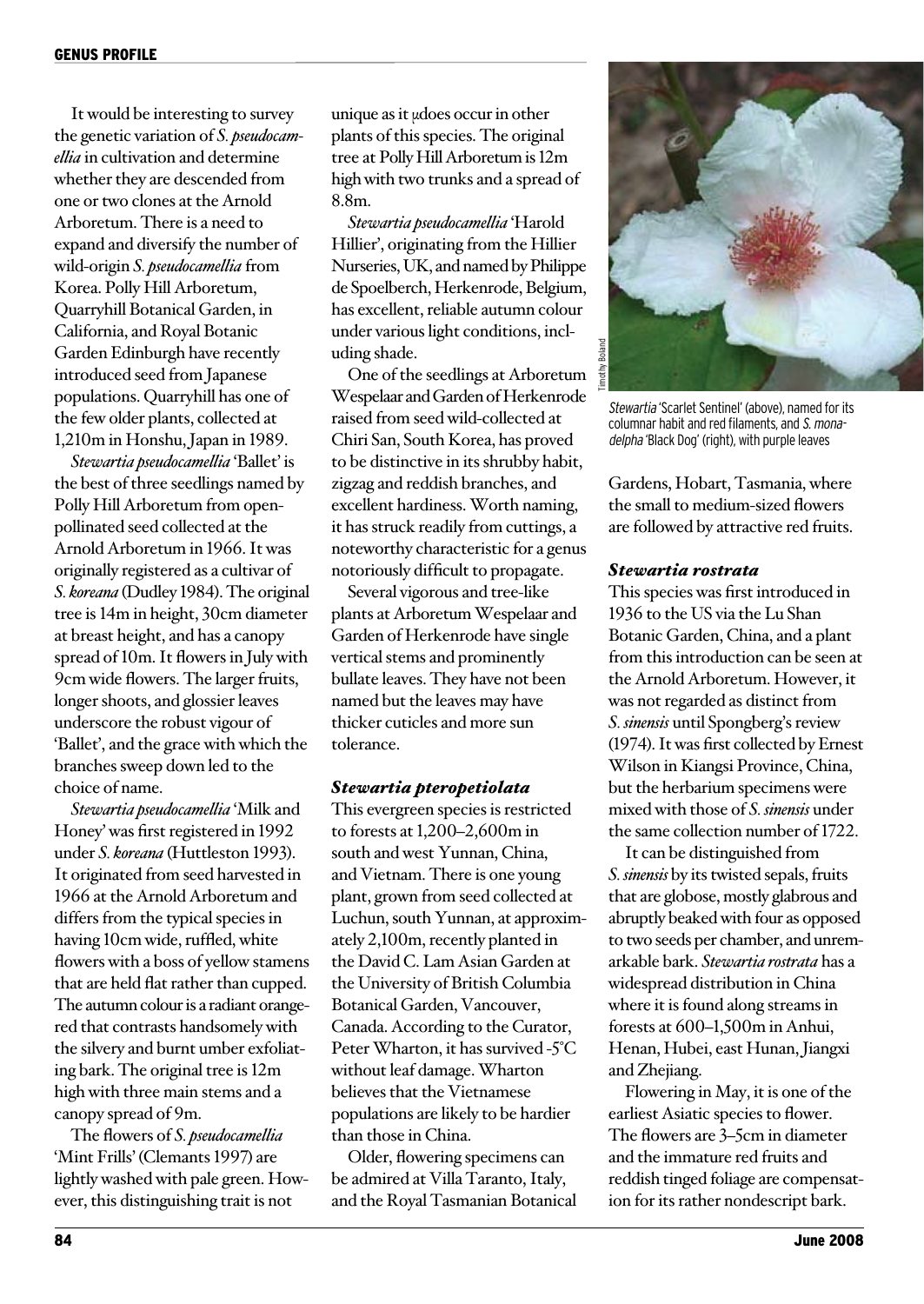

The autumn colour can be a pleasing rich scarlet. Trees reach up to 12m in the wild but the largest documented in cultivation (Seattle, Washington State) are between 7 and 7.6m (Jacobson 1996).

*Stewartia rostrata* has shown readiness to hybridise with other species, particularly *S. sinensis*. Adam Wheeler of Broken Arrow Nursery, Connecticut, is currently evaluating several hundred open-pollinated seedlings from this species, some of which are showing intermediate characters.

Plants in cultivation are variable – some are reluctant to flower even after 15 years and 8m tall, so there is a need to select a good floriferous clone. Those in Europe are often propagated and sold as *S. gemmata*, a synonym of *S. sinensis*, when they are actually *S. rostrata*.

*Stewartia rostrata* 'Hulsdonk Pink' is reputed to have pink flower buds that open to a pink-tinted flower.

#### *Stewartia serrata*

This Japanese species is the first *Stewartia* to come into leaf and flower. It has reddish young shoots, serrate leaves with red petioles, and regular, reddish bracteoles that are similar in size to the sepals. The flowers are bellshaped and pendent, and despite

being short-lived, have a demure daintiness.

*Stewartia serrata* 'Pendula' has a weeping habit but unfortunately the flowers are concealed beneath the branches. A specimen can be seen at Arboretum Kalmthout but efforts to propagate it have not been successful.

#### *Stewartia sinensis*

Of the deciduous species, *S. sinensis* is rare in cultivation and typically mistaken for other species. A grove labelled *S. sinensis* at the University of Washington Botanic Garden, Seattle, are likely to be *S*. x *henryae*. Plants grown from seed acquired in 1934 from Sun Yat Sen Memorial Park in Nanking, China, and initially labelled as *S. monadelpha* at the Arnold Arboretum were later recognized as *S. sinensis*. De Spoelberch (2002) reported that young plants are not very hardy, which may explain its rarity. Likewise, its status in China may be vulnerable as it is scattered in forests at 500–2,200m in the central and eastern provinces. Del Tredici *et al.* (1995) witnessed on Wudang Shan, Hubei, at 1,100m a magnificent specimen 15m tall and 55cm in diameter at breast height and remarked that it was a sacred tree where Taoist pilgrims offer and burn consecrated paper symbolising money.

Appearing before *S. pseudocamellia*, the 5–6cm wide flowers are borne profusely, but their impact is lessened by their failure to open fully. The Flora of China (Shu 2007) recognizes four varieties, which are differentiated by shape, size, and texture of the petioles, bracteoles and sepals: var. *acutisepala*, var. *brevicalyx*, var. *shensiensis* and var. *sinensis*. This variation may account for the differences seen among trees in Europe and US compared to those in China. A variant with particularly attractive bark that should be conserved can be seen in the UK

gardens of Trewithen, Wakehurst Place and Borde Hill. This was probably the one that Bean (1981) described as 'smooth as alabaster and the colour of weathered sandstone.' In woodland areas near Lushan Botanical Garden, China, *S. sinensis* resembles *S. monadelpha* in its mottled bark and conical and pubescent seed capsules; age does not seem to influence bark appearance since a 300-year-old tree on Hanpo Pass, Lushan, had rather mottled bark (de Spoelberch pers. comm.).

*Stewartia sinensis* 'Panache' is variegated with speckled leaves, but it is perhaps better known as a horticultural curiosity.

*Stewartia sinensis* 'Mei Lu Shu' (Clemants 1997) was one of two seedlings raised at the Polly Hill Arboretum from seed harvested at the Arnold Arboretum in November 1984. When it first produced its 4cm wide white flowers in June 1993, Polly Hill's grandson, Alexander Hill, suggested the name that means 'beautiful tree' in Mandarin Chinese. Because 'Mei Lu Shu' was raised from seed of cultivated origin, it would be interesting to determine whether it is a hybrid or a pure species.

#### *Stewartia* 'Purple Lance'

This cultivar is reputed to be a hybrid between *S. monadelpha* and *S. rostrata*, the original specimen is in the garden of Karl E Flink, Bjuv, Sweden. Initially dark purple at the beginning of the summer, the leaves eventually assume a handsome, dark green, glossy veneer. 'Purple Lance' is floriferous, but the flowers can be obscured by the leaves.

# *Stewartia* 'Scarlet Sentinel'

This cultivar is perhaps the best documented and confirmed hybrid between *S. ovata* f. *grandiflora* and ➤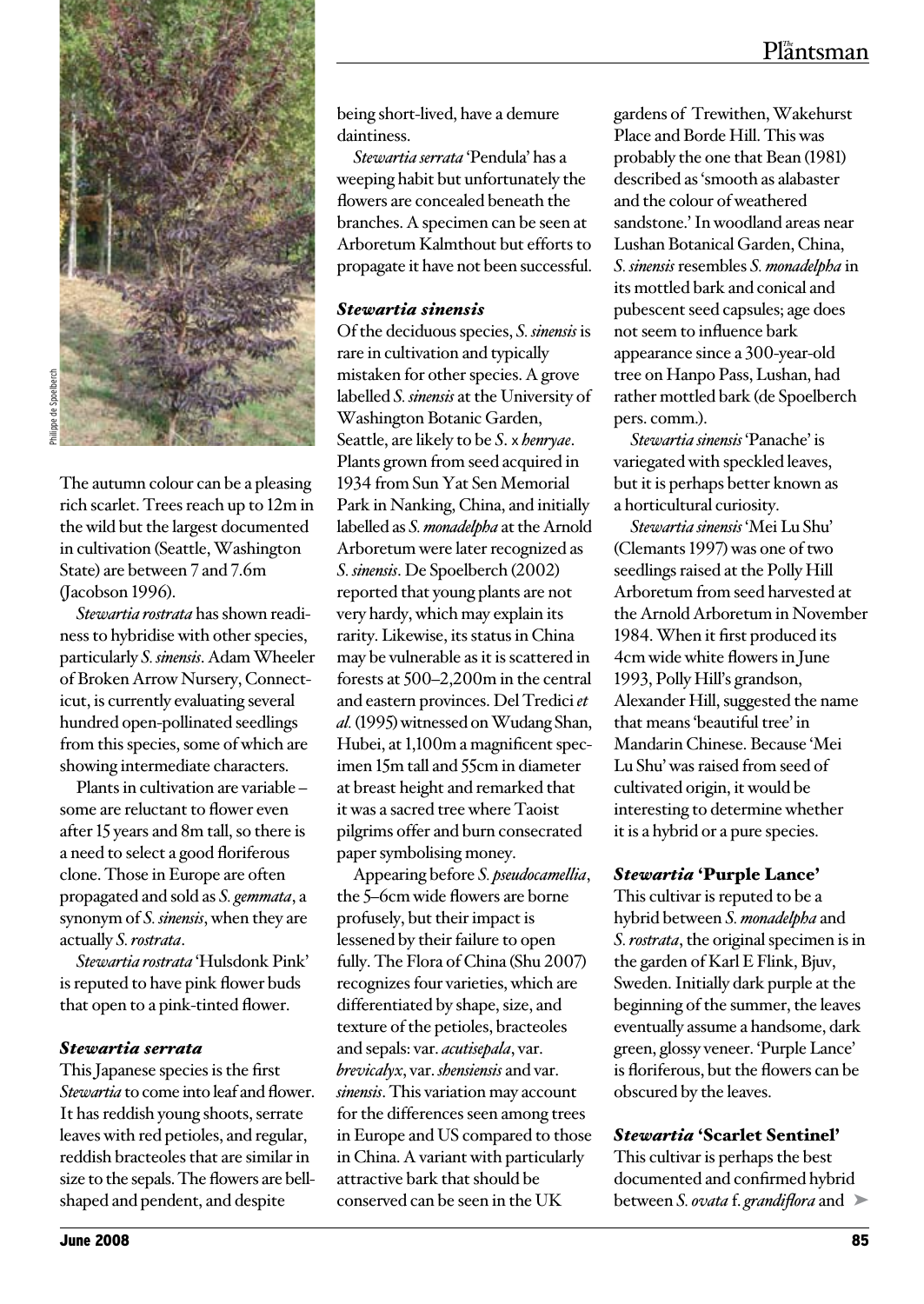*S. pseudocamellia*. It arose as a chance seedling in the Chinese Path area at the Arnold Arboretum (Del Tredici and Li 2002, Del Tredici 2003). Originally destined for an Arboretum plant sale, it was taken and cultivated by Peter Del Tredici in his garden at Harvard, Massachusetts. The hybrid nature was not revealed until the tree flowered 12 years later. With its nearly columnar habit, 6.5m high with a 2.5m spread in 12 years, the original plant, now at least 9 x 5m, has proved to be an ideal plant for small gardens. From late June to early July, large white flowers with prominent scarlet filaments nearly obscure the leaves. Although not as showy or attractively mottled as its parent *S. pseudocamellia*, the greybrown bark does exfoliate in thin strips up to 5mm wide. Any fruits that form soon abort.

# Significant collections in North America and Europe

In the US, the Arnold Arboretum, Massachusetts, and the Polly Hill Arboretum, Massachusetts, hold the North American Plant Collection Consortium collection of *Stewartia.* Much of the collection at the former originated from Ernest Wilson's gatherings in Korea and China, as well as subsequent expeditions by the Arboretum staff through institutional relationships with Chinese botanic gardens.

The latter collection began as a result of Polly Hill's visits to the Arnold Arboretum and her link with the Delmarva Peninsula. In the maritime climate and sandy acidic soils of the Polly Hill Arboretum, *Stewartia* have performed exceedingly well (Boland 2006). Although the collection is largely composed of taxa of cultivated origin, it is due to be augmented by those of wild documented origins

after the completion of two expeditions to Japan and one to the southeastern US.

In addition, the Polly Hill Arboretum is part of the new collaborative Stewartia Working Group (SWG) which consists of the following members: Mt. Cuba Center, Delaware; Birmingham Botanical Gardens, Alabama; Yew Dell Gardens, Kentucky; and Smithgall Woodland Garden (Atlanta Botanical Garden), Georgia. This group will focus on the conservation of the two North American species.

Other institutions where *Stewartia* can be seen include the Morris Arboretum, Pennsylvania; the Scott Arboretum, Pennsylvania; the University of Washington Botanic Garden, Washington State; Quarryhill Botanical Garden, California; and the University of British Columbia Botanic Garden, Vancouver, Canada.



Stewartia pseudocamellia 'Harold Hiller' colours well in the autumn, even in relatively shady sites



Stewartia rostrata is distinguished by its wavyedged sepals and the red fruit is one of its ornamental characteristics

In the UK, High Beeches Gardens holds the National Plant Collection of *Stewartia*, although other gardens in the area, such as Wakehurst Place, Borde Hill and Nymans have respectable, if not venerable, specimens. Despite the youth of the trees, Arboretum Wespelaar and Garden of Herkenrode, Belgium, has an impressive collection with some of the species planted as groves.

Because *Stewartia* hybridise readily in cultivation it is important that reference collections with welldocumented specimens of known wild provenance exist. Institutions that propagate plants from openpollinated seed for sale or distribution need to be aware that they may have hybrids on their hands.

#### Conservation

The conservation status of the Chinese species is not well known, although habitat degradation by human activity such as farming, logging or mining threatens many populations. American species are vulnerable or endangered; the severe drought in the southeast US, particularly Georgia, has added considerable stress to populations that may already suffer from inbreeding depression. Very few occurrences of seedling regeneration were observed during the SWG